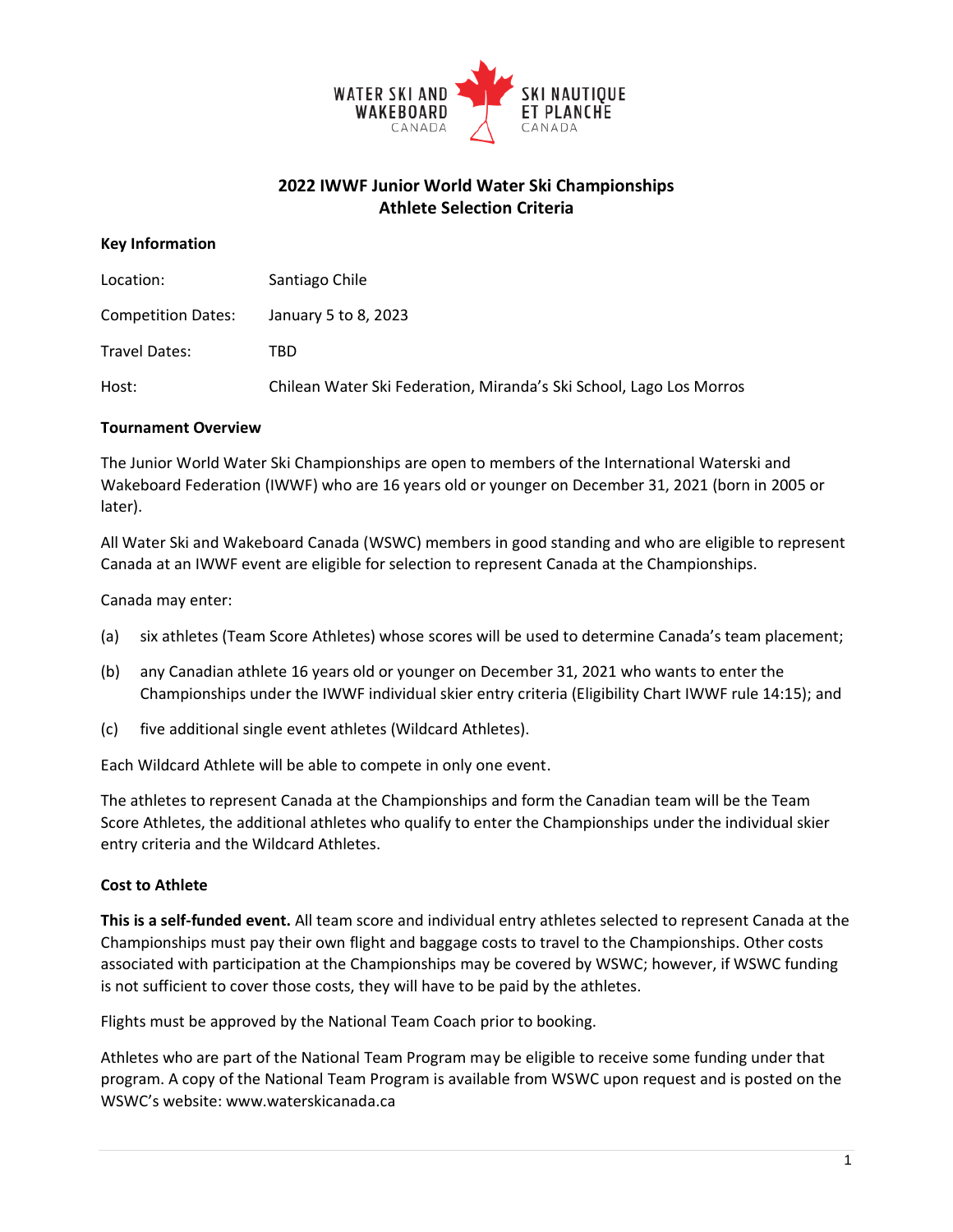

#### **Goals**

The goals for this competition are to:

- (a) maximize Canada's team placement; and
- (b) ensure that all athletes participating in the Championships are included in the Canadian team representing Canada.

## **Selection Process**

At the Championships, team scores will be calculated using the three highest overall scores in each event of the six athletes (maximum of four of one gender) named by each country for the purpose of determining the team score.

The WSWC High Performance Committee (HPC) reserves the right to change the following criteria if: (a) the format or technical rules of the Championships are changed; or (b) unusual circumstances would result in the application of the criteria being unfair.

In addition, travel and other public health restrictions imposed because of the COVID pandemic may: (a) adversely affect an athlete's training, tournament scores and competition readiness; and (b) reduce the number of tournaments in which an athlete participates. The HPC may therefore make exceptions to the following criteria when selecting the Team Score Athletes and Wildcard Athletes and may: (a) select athletes whose tournament scores have been adversely affected by those restrictions; and (b) not select athletes whose training and competition readiness have been adversely affected by those restrictions. That may result in an athlete with the highest tournament scores not being selected.

# *Calculation of* Event *Selection Scores*

The average of each athlete's three best event scores from tournaments held between July 1, 2021 and October 31, 2022 will be calculated. Each of the athlete's event scores must be from: (a) a tournament the results from which qualify for the IWWF's World Ranking List; (b) a separate tournament; and (c) a different site. The three scores to be used must be one of the combinations of scores from the different eligibility periods set out in the following table.

| <b>Eligibility Period 1</b> | <b>Eligibility Period 2</b> | <b>Eligibility Period 3</b>       |
|-----------------------------|-----------------------------|-----------------------------------|
| July 1 to October 31, 2022  | March 1 to June 20, 2022    | July 1, 2021 to February 28, 2022 |
| 3 scores                    | 0 scores                    | 0 scores                          |
| 2 scores                    | 1 score                     | 0 scores                          |
| 2 scores                    | 0 scores                    | 1 score                           |
| 1 score                     | 2 scores                    | 0 scores                          |
| 1 score                     | 1 score                     | 1 score                           |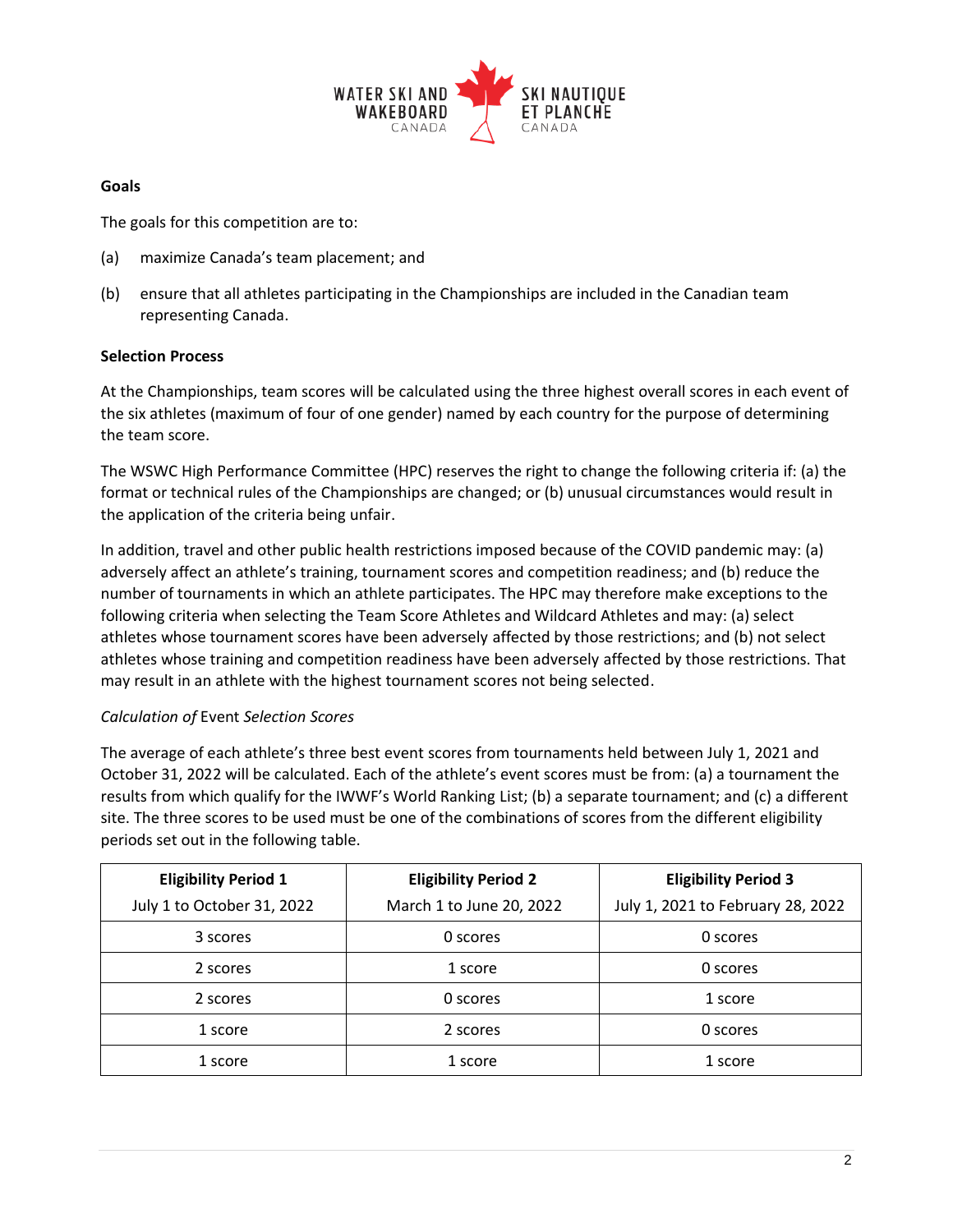

Each athlete's three score average in each event will be converted to overall points (Event Selection Score) using the IWWF overall formulas set out below. The 1,000 point score to be used for each event in the overall formulas will be the average of the scores of the top three athletes in each event listed on the May 2022 IWWF World Ranking List whose scores the HPC anticipates will be used in determining a country's team score at the Championships. Those average scores are set out below under the heading "Benchmark Scores". The Benchmark Scores may be revised if the selected athletes from the other participating countries are different from the athletes the HPC anticipated.

## *Selection of the Team Score Athletes*

The following parameters will be used to select up to six athletes whose scores will be used to determine Canada's team score at the Championships:

- (a) there may be no more than four athletes of one gender;
- (b) the third highest Event Selection Score of the previously selected athletes will be used to determine if another athlete's Event Selection Score will improve the team score; and
- (c) the HPC may select an athlete to provide a backup score even if the athlete has no Event Selection Score that is higher than the third highest Event Selection Score of the previously selected athletes; the HPC may exercise its discretion even if another athlete's Event Selection Score is higher than the third highest Event Selection Score of the previously selected athletes.

#### *Selection of Individual Athletes*

All athletes who are not selected as a Team Score Athlete and who qualify to enter the Championships based on the IWWF individual skier entry criteria (Eligibility Chart IWWF rule 14:15) will be selected to represent Canada at the Championships and will be part of the Canadian team. Athletes may review the criteria on the IWWF website.

#### *Selection of Wildcard Athletes*

The Wildcard Athletes will be the five athletes who have the highest single Event Selection Score and who:

- (a) have not been selected as a Team Score Athlete; and
- (b) do not qualify to enter the Championships under the IWWF individual skier entry criteria (Eligibility Chart IWWF rule 14:15).

# *Selection of Alternates*

The HPC may name up to two alternates to each of the Team Score Athletes and Wildcard Athletes based on the foregoing selection criteria. The alternates may be selected at the time the Team Score Athletes and Wildcard Athletes are selected or later.

# **Deadline for Submitting Results**

Each athlete must send (or have the tournament organizer send) to WSWC at info@wswc.ca a copy of the results for the entire tournament or a ratings sheet, in either case signed by the Chief of Competition or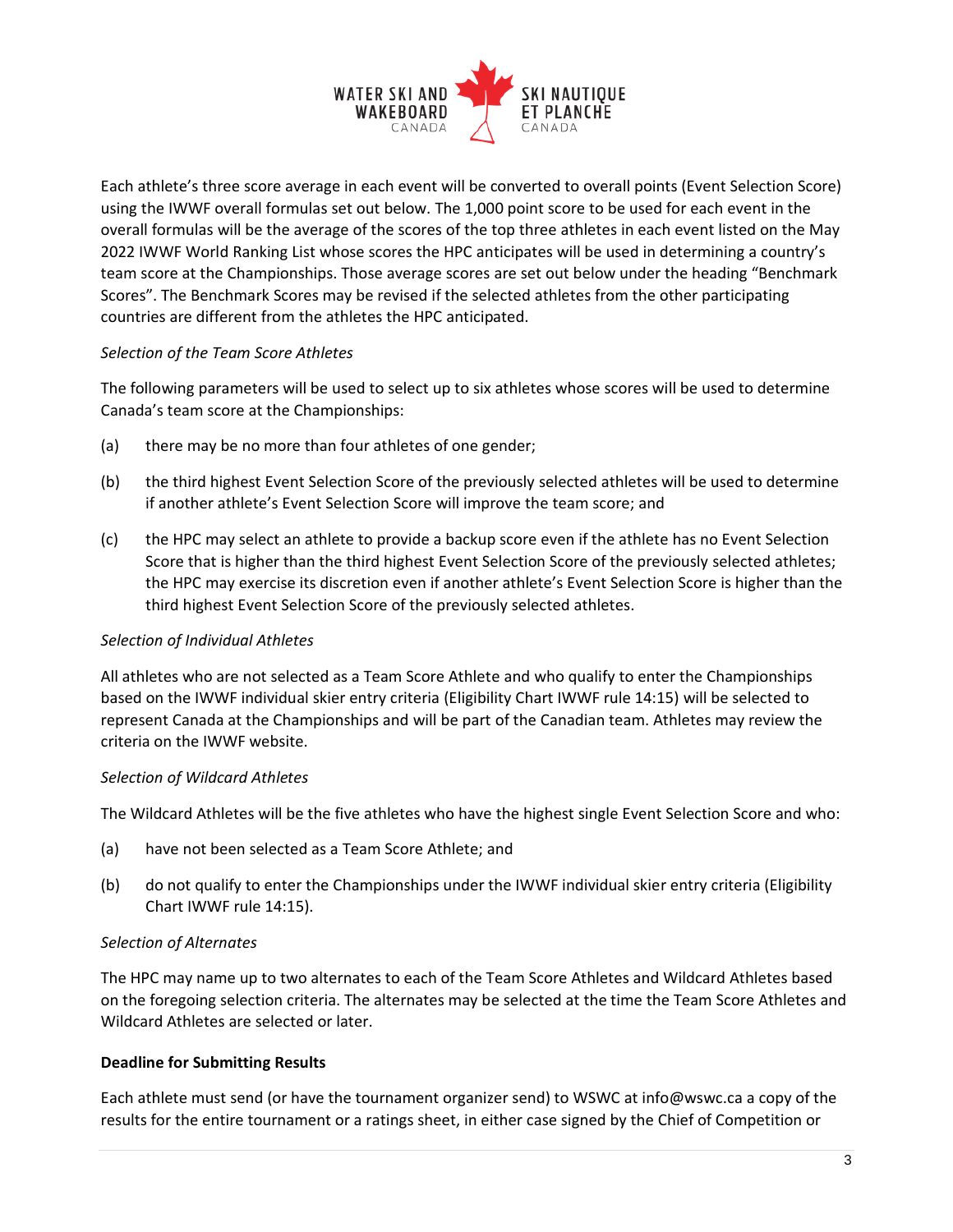

Chief Judge, from each tournament the scores from which an athlete wants to be used in the selection process. It is the athlete's responsibility to ensure that those results or sheets are received by WSWC by 4:00 p.m. EST on November 2, 2022. However, the HPC may use tournament results posted on the internet if it believes the posted results to be credible.

# **Timing of Selection**

The HPC will select the athletes to represent Canada at the Championships and form the Canadian Team promptly after the November 2, 2022 results submission deadline.

# **Event Participant's Contract**

Each athlete entering the Championships must sign an event participant's contract agreeing to adhere to all WSWC rules and regulations, including WSWC's Code of Conduct. A copy of that contract is available from WSWC upon request.

# **Code of Conduct**

The HPC may disqualify an athlete from being considered for selection to the team or remove an athlete after selection based on current or past behaviour of the athlete that is inconsistent with WSWC's Code of Conduct. A copy of the Code of Conduct is available from WSWC upon request. The HPC will advise the affected athlete of its decision.

# **Competition Readiness**

The HPC may disqualify an athlete from being considered for selection to the team or remove an athlete after selection if, due to illness, injury, lack of physical fitness or other reason that affects the athlete's ability to perform, the HPC believes it unlikely that the athlete will be able to perform at the Championships at a level consistent with the scores upon which the selection of the athlete to the team would be or was based. The HPC will advise the affected athlete of its decision.

# **Extenuating Circumstances**

If illness, injury or other extenuating circumstance prevents an athlete from competing in the required number of tournaments or adversely affects the athlete's performances, the HPC may make exceptions to the selection criteria. If an athlete wants the HPC to consider making exceptions to the criteria, the athlete must make a written submission to the HPC. The written submission must be received by WSWC by email at info@wswc.ca no later than 4:00 p.m. EST on September 26, 2022. Following receipt of the submission, the HPC may require additional information from the athlete. The HPC's decision will be communicated to all athletes affected by the decision.

# **Appeals**

An athlete may appeal a decision made pursuant to this document. An appeal shall be made and dealt with in accordance with the most recent version of WSWC's Appeals Policy. A copy of the Appeals Policy is available from WSWC upon request and is posted on the WSWC's website: www.wswc.ca